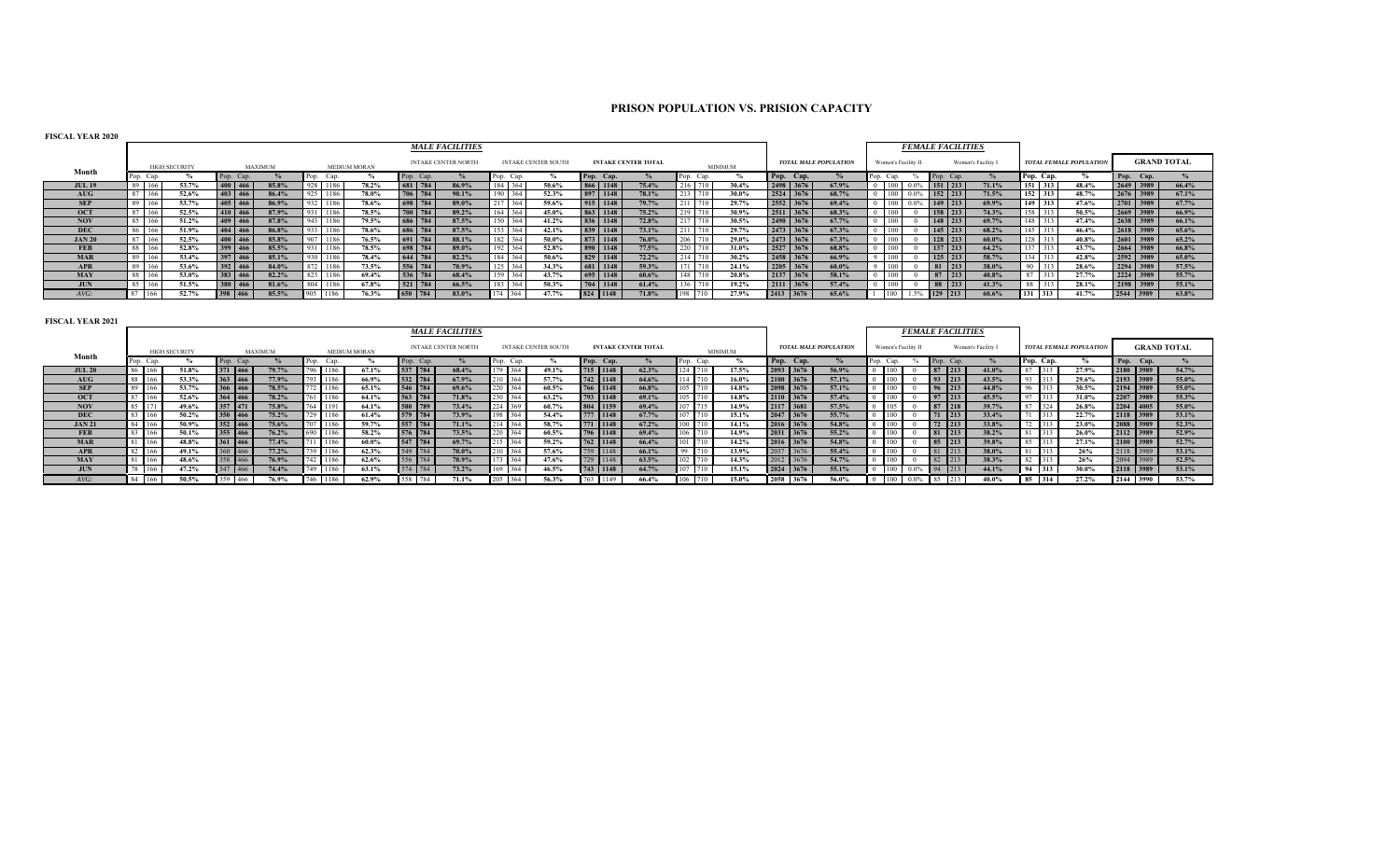## **FISCAL YEAR 2020**

**MAYJUN**

*AVG:*

|                   |                                                                       |                                       |                                                        | <b>MALE FACILITIES</b>                                                     |                                                       |                                                                             |                                                                                          |                          | <b>FEMALE FACILITIES</b>                                             |                                                            |                                      |          |                               |                    |
|-------------------|-----------------------------------------------------------------------|---------------------------------------|--------------------------------------------------------|----------------------------------------------------------------------------|-------------------------------------------------------|-----------------------------------------------------------------------------|------------------------------------------------------------------------------------------|--------------------------|----------------------------------------------------------------------|------------------------------------------------------------|--------------------------------------|----------|-------------------------------|--------------------|
|                   | <b>HIGH SECURITY</b>                                                  | MAX                                   | <b>MED MORAN</b>                                       | <b>INTAKE NORTH</b>                                                        | <b>INTAKE SOUTH</b>                                   | <b>INTAKE TOTAL</b>                                                         | <b>MINIMUM</b>                                                                           | <b>TOTAL MALE</b>        | Women's Facility II                                                  |                                                            | Women's Facility I                   |          | <b>TOTAL</b>                  |                    |
| Month             | Sent AT CP Hold Total Sent A.T. C.P. Hold Total                       |                                       | Sent AT CP Hold Total                                  | Sent AT CP<br>Hold Total                                                   | AT CP Hold Total Sent<br>Sent                         | AT CP Hold<br>Total                                                         | Sent AT<br>CP<br>Hold Total                                                              | POP                      | Sent AT CP Hold                                                      | Total                                                      | Sent AT CP Hold                      | Total    | <b>FEMALE</b><br>POP          | <b>GRAND TOTAL</b> |
| <b>JUL 19</b>     | 88   1<br>400<br>$\overline{0}$<br>-89                                | 400<br>$\Omega$                       | $928$ 0 0 0 0<br>928                                   | 194<br>$\vert$ 471<br>15<br>681                                            | 148 2<br>33                                           | 184<br>227<br>619<br>866<br>16                                              | $216$ 0<br>$\overline{0}$<br>216                                                         | 2498                     | $\overline{0}$                                                       |                                                            | 93 58                                | 151      | 151                           | 2650               |
| <b>AUG</b>        | 87<br>403                                                             | 403                                   | $925$ 0 0<br>925<br>$\theta$                           | 228<br>706                                                                 | 37<br>1511                                            | 897                                                                         | 213<br>213<br>$\sim$ 0<br>$\overline{0}$                                                 | 2524                     |                                                                      |                                                            | 91                                   | 152      | 152                           | 2676               |
| <b>SEP</b>        | 89<br> 0 <br>405<br>$\mathbf{0}$<br>-89                               |                                       | $932$ 0 0 0<br>932<br>$\theta$                         | 231<br>698                                                                 | 39<br>$175$ $\pm$                                     | 915                                                                         | 211<br>211<br>$\overline{0}$<br>$\overline{0}$                                           | 2552                     | $\theta$<br>$\overline{0}$                                           |                                                            | 90                                   | 149      | 149                           | 2700               |
| <b>OCT</b>        | 87<br>$\begin{array}{c} \n\end{array}$ 0<br>87<br>$\mathbf{0}$<br>410 |                                       | 931 0 0 0<br>$\mathbf{0}$<br>931                       | 213<br>700<br>17                                                           | 32<br>129                                             | 164<br>863<br>18                                                            | $219$ 0<br>219<br>$\overline{0}$                                                         | 2511                     | $0 \parallel 0$                                                      |                                                            | 95                                   | 158      | 158                           | 2669               |
| <b>NOV</b>        | 85<br>ll oll<br>409<br>$\mathbf{0}$<br>-85                            | 409                                   | $943$ 0 0<br>943<br>$\overline{0}$                     | 206<br>686<br>14                                                           | 33<br>113                                             | 836<br>17<br>150<br>239                                                     | 21600<br>217<br>$\overline{0}$                                                           | 2490                     | $\Omega$<br>$\Omega$<br>$\overline{0}$                               |                                                            | 94                                   | 148      | 148                           | 2640               |
| <b>DEC</b>        | 86<br>ll o<br>404                                                     | 404                                   | 933<br>$933$ 0 0 0<br>$\theta$                         | 223<br>12                                                                  | 34<br>116                                             | 153<br>257<br>15<br>839                                                     | 211<br>211<br>$\overline{0}$<br>$\overline{0}$                                           | 2473                     | $\Omega$<br>$\Omega$                                                 |                                                            | 91                                   | 145      | 145                           | 2619               |
| <b>JAN 20</b>     | 87<br>400                                                             | 400                                   | 907<br>907<br>$\Omega$                                 | 241<br>12.<br>438                                                          | 37<br>141                                             | 15<br>873<br>182                                                            | 206<br>206<br>$\theta$<br>$\overline{0}$                                                 | 2473                     |                                                                      |                                                            | 75                                   | 128      | 128                           | 2602               |
| <b>FEB</b>        | 87<br>399<br>-88                                                      | 399                                   | $931$   0   0  <br>$\overline{0}$<br>931               | 234<br>1453                                                                | 32<br>$154$   2                                       | 267<br>192<br>607<br>13<br>890                                              | $220$ 0<br>220<br>$\overline{0}$                                                         | 2527                     | $\overline{0}$                                                       |                                                            | 80                                   | 137      | 137                           | 2662               |
| <b>MAR</b>        | 89                                                                    | 397                                   | 930 0 0<br>930<br>$\theta$                             | 190<br>644                                                                 | 37<br>144                                             | 829<br>227<br>15                                                            | 214<br>214<br>$\overline{0}$<br>$\overline{0}$                                           | 2458                     |                                                                      |                                                            | 75                                   | 125      | 134                           | 2592               |
| <b>APR</b>        | 89<br>302                                                             | 392                                   | $872$ 0 0<br>872<br>$\theta$                           | 143<br>556                                                                 | 83                                                    | 125<br>184<br>481<br>681                                                    | 171<br>$\mathbf{0}$<br>171<br>$\overline{0}$                                             | 2205                     | $\theta$                                                             |                                                            | 54                                   | 81       | 90                            | 2294               |
| <b>MAY</b>        | 87<br>383<br>88                                                       | 383                                   | 823<br>$823$ 0 0 0 1<br>$\Omega$                       | 123<br>399<br>536                                                          | 42<br>$116 \,   \, 0$                                 | 159<br>165<br>514<br>695                                                    | $\overline{0}$<br>148<br>148<br>$\overline{0}$                                           | 2137                     | $\Omega$                                                             |                                                            | 57                                   | 87       | 87                            | 2224               |
| <b>JUN</b>        | 85<br>$\Omega$<br>85<br>380<br>$\overline{0}$                         | 380<br>n                              | $804$ 0 0<br>804<br>$\theta$                           | 102<br>402<br>521<br>17<br>$\Omega$                                        | 131<br>-51                                            | 183<br>$-153 -$<br>533<br>704<br>18<br>$\Omega$                             | 136<br>136<br>$\overline{0}$<br>$\overline{0}$                                           | 2111                     | $\Omega$<br>l 0                                                      |                                                            | 55                                   | 88       | 88                            | 2198               |
| $AVG$ :           | 87<br>l o<br>87                                                       | 395                                   | 905<br>905<br>0 <sup>1</sup><br>$\Omega$               | 194<br>441<br>14                                                           | 37<br>133                                             | 231<br>574<br>824                                                           | 198<br>$\Omega$                                                                          | 2413                     |                                                                      |                                                            | 79                                   | 129      | 131                           | 2544               |
|                   |                                                                       |                                       |                                                        |                                                                            |                                                       |                                                                             |                                                                                          |                          |                                                                      |                                                            |                                      |          |                               |                    |
|                   |                                                                       |                                       |                                                        |                                                                            |                                                       |                                                                             |                                                                                          |                          |                                                                      |                                                            |                                      |          |                               |                    |
|                   | Sentenced Avg (includes Civil Purge) =                                | 1903                                  | Awaiting Trial $Avg =$                                 | 623                                                                        | RI Pop Avg (sentenced & Awaiting Trial) =             | 2526                                                                        | Detainee Avg (IMM + US Hold + Other Hold) =                                              |                          | 18                                                                   |                                                            |                                      |          |                               |                    |
|                   |                                                                       |                                       |                                                        |                                                                            |                                                       |                                                                             |                                                                                          |                          |                                                                      |                                                            |                                      |          |                               |                    |
| FISCAL YEAR 2021  |                                                                       |                                       |                                                        |                                                                            |                                                       |                                                                             |                                                                                          |                          |                                                                      |                                                            |                                      |          |                               |                    |
|                   |                                                                       |                                       |                                                        | <b>MALE FACILITIES</b>                                                     |                                                       |                                                                             |                                                                                          |                          |                                                                      |                                                            | <b>FEMALE FACILITIES</b>             |          |                               |                    |
|                   | <b>HIGH SECURITY</b>                                                  | MAX                                   | <b>MED MORAN</b>                                       | <b>INTAKE NORTH</b>                                                        | <b>INTAKE SOUTH</b>                                   | <b>INTAKE TOTAL</b>                                                         | <b>MINIMUM</b>                                                                           |                          | Women's Facility II                                                  |                                                            | Women's Facility I                   |          |                               |                    |
| Month             | Sent AT CP Hold Total<br>Sent                                         | A.T. C.P. Hold<br>Total               | Sent AT CP Hold<br>Total                               | Hold<br>AT<br>CP<br>Sent<br>Total                                          | AT CP Hold Total<br>Sent                              | Hold<br>Sent<br>AT<br>CP<br>Total                                           | Hold Total<br>CP<br>AT<br>Sent                                                           | <b>TOTAL MALE</b><br>POP | AT CP Hold<br>Sent                                                   | Total                                                      | Hold<br>Sent AT CP                   | Total    | <b>TOTAL</b><br><b>FEMALE</b> | <b>GRAND TOTAL</b> |
|                   | -86                                                                   | $\mathbf{0}$<br>$\mathbf{0}$          |                                                        | $\theta$                                                                   |                                                       |                                                                             | $\Omega$                                                                                 |                          | $0$ 0 0 0                                                            |                                                            |                                      |          | POP                           |                    |
| <b>JUL 20</b>     | 86<br>371<br>88<br>ll oll<br>363<br>$\theta$<br>$\overline{0}$<br>88  | 371<br>363<br>$\theta$                | 796 0 0 0 0<br>796<br>793 0 0 0 0                      | 128 388<br>537<br>20<br>532<br>$\Omega$                                    | $130$ 0<br>47                                         | 2 179 175 518<br>22<br>715<br>$\overline{0}$                                | $124$ 0<br>124<br>$\overline{0}$<br>$\overline{0}$<br>$\mathbf{0}$                       | 2093                     | $\Omega$                                                             | $\mathbf{0}$<br>$\overline{0}$                             | $52 \quad 34 \quad 0$                | 87<br>93 | 87                            | 2180               |
| AUG<br><b>SEP</b> | 89<br>$\overline{0}$<br>89<br>366<br>$\Omega$<br>$\overline{0}$       | $\mathbf{0}$<br>366<br>$\theta$       | 793<br>$772$ 0 0<br>$\theta$                           | 124 387<br>20<br>$140$ 386<br>546<br>19<br>$\Omega$                        | 54<br>$154$ 0<br>$2 \parallel 210$<br>164<br>$\gamma$ | 22<br>541<br>742<br>178<br>220<br>194<br>550<br>21<br>766                   | 114<br>114<br>105<br>$\mathbf{0}$<br>105<br>$\overline{0}$<br>$\Omega$                   | 2100                     | $0 \quad 0 \quad 0$<br>$\theta$<br>$\Omega$                          | $0 \quad 0$<br>$\theta$                                    | $54$ 37 0<br>$56$ 39<br>$\mathbf{0}$ | 96       | 93<br>96                      | 2193               |
| <b>OCT</b>        | 87<br>87<br>364<br>$\Omega$<br>$\overline{0}$                         | 364<br>$\theta$<br>$\Omega$           | 772<br>$761$ 0 0<br>761<br>$\theta$                    | 148 398<br>17<br>563<br>$\Omega$                                           | 54<br>60<br>$168$ 0                                   | 230<br>208<br>566<br>19<br>793<br>$\Omega$                                  | 105<br>$\mathbf{0}$<br>105<br>$\overline{0}$                                             | 2098<br>2110             | $\Delta$<br>$\Omega$<br>$\sim$ 0                                     | $\Omega$<br>$\Omega$                                       | $54 \mid 42 \mid$<br>$\mathbf{0}$    | 97       | 97                            | 2194<br>2207       |
| <b>NOV</b>        | 85<br>357<br>85<br>$\Omega$<br>$\overline{0}$                         | 357<br>$\mathbf{0}$                   | $764$ 0 0<br>764<br>$\theta$                           | $150$ 416<br>15<br>580<br>$\Omega$                                         | 62<br>$160\quad0$                                     | 224<br>17<br>804<br>211<br>576<br>$\Omega$                                  | 107<br>$\overline{0}$<br>107<br>$\overline{0}$                                           | 2117                     | $\Omega$<br>$\Omega$<br>$\overline{0}$                               | $\overline{0}$                                             | $47$ 38<br>$\mathbf{0}$              | 87       | 87                            | 2204               |
| <b>DEC</b>        | 83<br>350<br>0 <sup>1</sup><br>$\mathbf{0}$<br>83                     | 350<br>$\mathbf{0}$<br>$\mathbf{0}$   | $729$ 0 0<br>729<br>$\theta$                           | $154$ 411<br>14<br>579<br>$\theta$                                         | - 60<br>$134 \ 0$                                     | 777<br>198<br>214<br>545<br>18<br>$\mathbf{0}$                              | 107<br>107<br>$\overline{0}$<br>$\mathbf{0}$                                             | 2047                     | $\Omega$<br>$\Omega$                                                 | $\begin{array}{cc} 0 & 0 \\ 0 & 0 \end{array}$<br>$\theta$ | $40 \quad  31  \quad 0$              | 71       | 71                            | 2118               |
| <b>JAN 21</b>     | 84<br>352<br>$\Omega$<br>$\overline{0}$<br>84                         | 352<br>$\Omega$                       | 707 0 0<br>707<br>$\theta$                             | $141$ 402<br>15<br>557<br>$\Omega$                                         | 58<br>1510                                            | 214<br>553<br>20<br>771<br>198<br>$\Omega$                                  | 100<br>$\overline{0}$<br>100<br>$\overline{0}$                                           | 2016                     | $\Omega$<br>$\Omega$<br>$\overline{0}$                               | $\overline{0}$                                             | $36 \, 35$<br>$\mathbf{0}$           | 72       | 72                            | 2088               |
| <b>FEB</b>        | 355<br>83<br>83<br>$\Omega$<br>$\overline{0}$                         | 355<br>$\mathbf{0}$                   | 690<br>$690$ 0 0<br>$\overline{0}$                     | 170 392<br>15<br>576<br>$\overline{0}$                                     | 59<br>$157$ 0<br>$\overline{4}$                       | 220<br>230<br>549<br>18<br>796<br>$\mathbf{0}$                              | 106<br>$\overline{0}$<br>106<br>$\overline{0}$                                           | 2031                     | $\theta$<br>$\Omega$<br>$\Omega$                                     | $\overline{0}$<br>$\theta$                                 | $39$ 42<br>$\mathbf{0}$              | 81       | 81                            | 2112               |
| <b>MAR</b>        | 361<br>81<br>$\Omega$<br>$\theta$<br>81                               | $\theta$<br>361                       | 0 <sup>1</sup><br>$\overline{0}$<br>711<br>711         | $138$ 394<br>14<br>547<br>$\theta$                                         | 55<br>$156 \t 0$                                      | 215<br>193<br>550<br>18<br>762<br>$\Omega$                                  | 101<br>$\overline{0}$<br>101<br>$\Omega$                                                 | 2016                     | $\Omega$<br>$\Omega$<br>0 <sup>1</sup>                               | $\theta$<br>$\Omega$                                       | $40 \mid 43 \mid$                    | 85       | 85                            | 2100               |
| <b>APR</b>        | 80<br>360<br>$\mathbf{0}$<br>82<br>$2 \quad 0 \quad 0$<br>79<br>81    | 360<br>$\Omega$<br>$358$ 0 0 0<br>358 | 739<br>739<br>$\theta$<br>$\theta$<br>742 0 0 0<br>742 | $117$ 413<br>19<br>549<br>$\theta$<br>114 424<br>556<br>18<br>$\mathbf{0}$ | 51<br>155.<br>46<br>126<br>$2-1$                      | 210<br>168<br>569<br>22<br>759<br>550<br>$173$ 160<br>20<br>729<br>$\sim 0$ | 99<br>$\overline{0}$<br>99<br>$\Omega$<br>102<br>102<br>$\overline{0}$<br>$\overline{0}$ | 2037<br>2012             | $\Omega$<br>$\Omega$<br>$\overline{0}$<br>$\Omega$<br>$\overline{0}$ | $\mathbf{0}$                                               | 36<br>38 42                          | 81<br>82 | 81<br>82                      | 2118<br>2094       |

N 1920 1920 1934 1947 1940 1940 1940 1940 1940 1950 1960 144 145 1461 1461 1461 1461 1461 1462 1460 147 1460 1<br>22 14 10 10 18 14 159 10 10 159 1746 10 10 10 146 137 1404 10 17 558 54 148 10 15 10 15 152 16 10 10 10 10 10

Sentenced Avg (includes Civil Purge) = 1531

Sentenced Avg (includes Civil Purge) = 1531 Awaiting Trial Avg = 592 RI Pop Avg (sentenced & Awaiting Trial) = 2123 Detainee Avg (IMM + US Hold + Other Hold) = 20

 $\alpha$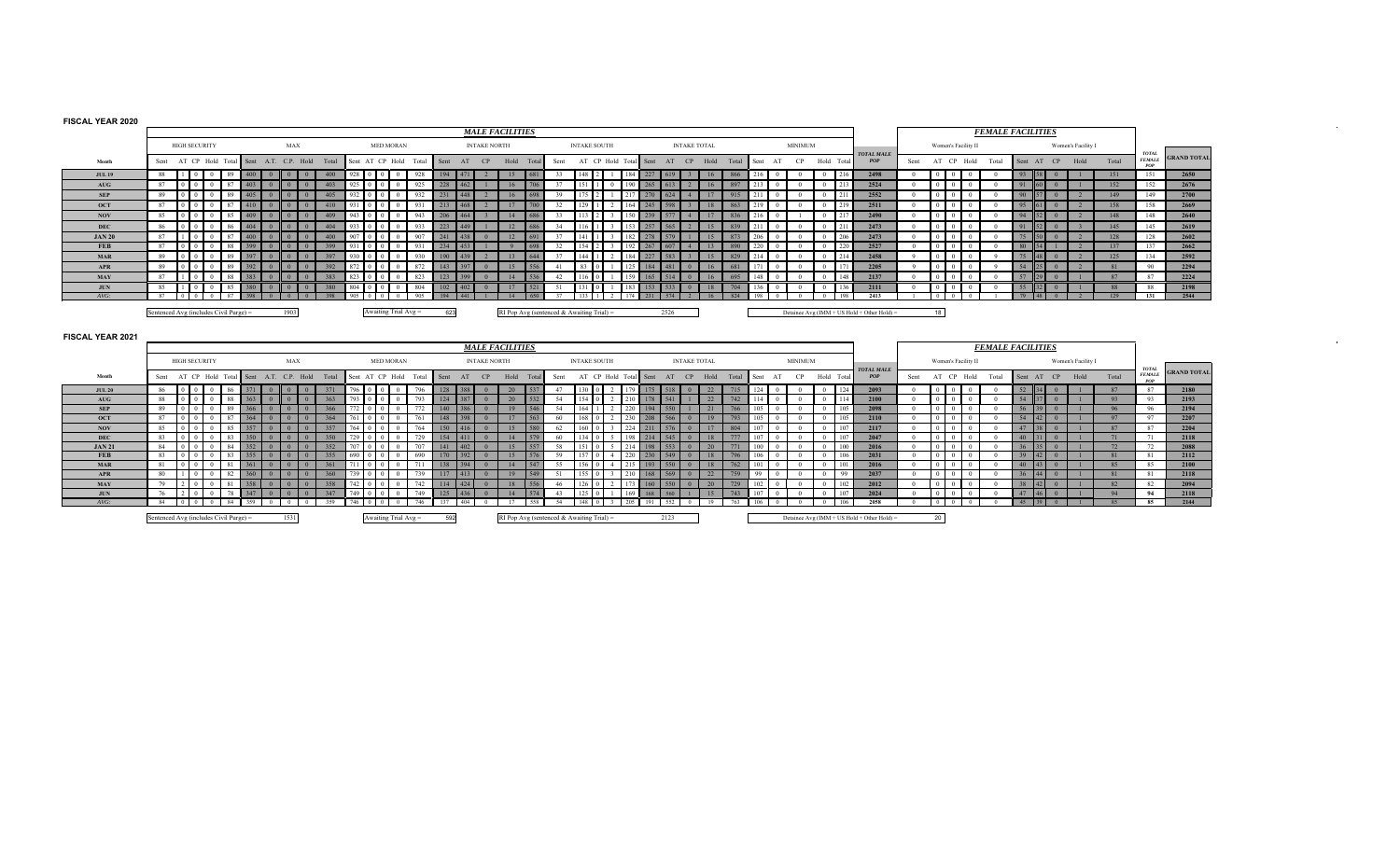#### **FISCAL YEAR 2020**

**JUL 19AUGOCTNOVDECJAN 20APRMAYJUN***AVG: 1820 575 2 0 14 2* $\emph{MLE POPULATION}$ **Month**waiting Civil<br>Trial Proces **Immigration** U.S. Hold  $\frac{Ot}{H_0}$ *POP.*

|            | <b>TOTAL</b>        |               |           |                   |                | <b>FEMALE POPULATION</b> |                |        |
|------------|---------------------|---------------|-----------|-------------------|----------------|--------------------------|----------------|--------|
| ber<br>Id* | <b>MALE</b><br>POP. | Month         | Sentenced | Awaiting<br>Trial | Civil<br>Purge | Immigration              | U.S. Hold      | O<br>Н |
|            | 2498                | <b>JUL 19</b> | 93        | 58                | $\bf{0}$       | $\Omega$                 |                |        |
|            | 2524                | <b>AUG</b>    | 91        | 60                | $\Omega$       | $\Omega$                 |                |        |
|            | 2552                | <b>SEP</b>    | 90        | 57                | $\Omega$       | $\Omega$                 | $\mathfrak{p}$ |        |
|            | 2511                | <b>OCT</b>    | 95        | 61                | $\theta$       | $\Omega$                 | $\overline{a}$ |        |
|            | 2490                | <b>NOV</b>    | 94        | 52                | $\theta$       | $\Omega$                 | 2              |        |
|            | 2473                | <b>DEC</b>    | 91        | 52                | $\Omega$       | $\Omega$                 | ٩              |        |
|            | 2473                | <b>JAN 20</b> | 75        | 50                | $\Omega$       | $\Omega$                 | $\mathfrak{p}$ |        |
|            | 2527                | <b>FFR</b>    | 80        | 54                | ١              | $\theta$                 | $\overline{a}$ |        |
|            | 2458                | <b>MAR</b>    | 84        | 48                | $\theta$       | $\Omega$                 | $\overline{a}$ |        |
|            | 2205                | <b>APR</b>    | 63        | 25                | $\Omega$       | $\Omega$                 | 2              |        |
|            | 2137                | <b>MAY</b>    | 57        | 29                | $\Omega$       | $\Omega$                 |                |        |
|            | 2111                | <b>JUN</b>    | 55        | 32                | $\Omega$       | $\theta$                 |                |        |
|            | 2413                | $AVG$ :       | 81        | 48                | $\theta$       | $\Omega$                 | ٠              |        |
|            |                     |               |           |                   |                |                          |                |        |

|    | ANL I LAN AVAV |          |       |                        |                       |                   |                             |               |                 |            |       |                          |                       |       |                               |               |                    |                            |                   |                      |                       |                         |                              |
|----|----------------|----------|-------|------------------------|-----------------------|-------------------|-----------------------------|---------------|-----------------|------------|-------|--------------------------|-----------------------|-------|-------------------------------|---------------|--------------------|----------------------------|-------------------|----------------------|-----------------------|-------------------------|------------------------------|
|    | ath Sentenced  | Awaiting | Civil | <b>MALE POPULATION</b> |                       | Other             | <b>TOTAL</b><br><b>MALE</b> |               | Month Sentenced | Awaiting   | Civil | <b>FEMALE POPULATION</b> | Immigration U.S. Hold | Other | <b>TOTAL</b><br><b>FEMALE</b> | Month         | Total<br>Sentenced | Total<br>Awaiting<br>Trial | Total Civil Purge | Total<br>Immieration | Total<br>U.S.<br>Hold | Total<br>Other<br>Hold* | <b>GRAND</b><br><b>TOTAL</b> |
|    |                | Trial    | Purge |                        | Immigration U.S. Hold | Hold <sup>*</sup> | POP.                        |               |                 | Trial      | Purec |                          |                       | Hold* | POP.                          |               |                    |                            |                   |                      |                       |                         |                              |
| 19 | 1858           | 621      |       | 0                      | 13                    |                   | 2498                        | <b>JUL 19</b> | 93              | 58         | 0     |                          |                       |       | 151                           | <b>JUL 19</b> | 1951               | 678                        |                   |                      | 14                    |                         | 2649                         |
|    | 1892           | 613      |       |                        |                       |                   | 2524                        | <b>AUG</b>    | 91              | 60         |       |                          |                       |       | 152                           | AUG           | 1983               | 674                        |                   |                      | 16                    |                         | 2676                         |
|    | 1907           | 624      |       | 0                      | 16                    |                   | 2552                        | <b>SEP</b>    | 90              |            |       |                          |                       |       | 149                           | <b>SEP</b>    | 1997               | 681                        |                   |                      | 18                    |                         | 2701                         |
|    | 1892           | 598      |       | 0.                     | 15                    |                   | 2511                        | <b>OCT</b>    | 95              | $^{\circ}$ | ۰     |                          |                       |       | 158                           | <b>OCT</b>    | 1987               | 659                        |                   |                      |                       |                         | 2669                         |
|    | 1892           | 577      |       | n                      | 16                    |                   | 2490                        | <b>NOV</b>    | 94              | 52         |       |                          |                       |       | 148                           | <b>NOV</b>    | 1986               | 629                        |                   |                      | 18                    |                         | 2638                         |
|    | 189            | 565      |       | n                      |                       |                   | 2473                        | <b>DEC</b>    | 91              | 52         |       |                          |                       |       | 145                           | <b>DEC</b>    | 1981               | 617                        |                   |                      | 16                    |                         | 2618                         |
| 20 | 1878           | 580      |       | 0                      | 1.0                   |                   | 2473                        | <b>JAN 20</b> | 75              | 50         |       |                          |                       |       | 128                           | <b>JAN 20</b> | 1953               | 629                        |                   |                      | 15                    |                         | 2601                         |
|    | 1904           | 607      |       | 0                      |                       |                   | 2527                        | <b>FEB</b>    | 80              |            |       |                          |                       |       | 137                           | <b>FEB</b>    | 1983               | 662                        |                   |                      | 14                    |                         | 2664                         |
|    | 1857           | 583      |       | o                      | 13.                   |                   | 2458                        | <b>MAR</b>    | 84              |            |       |                          |                       |       | 134                           | <b>MAR</b>    | 1940               | 631                        |                   |                      | 15                    |                         | 2592                         |
|    | 1707           | 481      |       | 0                      | 15                    |                   | 2205                        | <b>APR</b>    | 63              | 25         |       |                          |                       |       |                               | <b>APR</b>    | 1770               | 506                        |                   |                      |                       |                         | 2294                         |
|    | 1606           | 515      |       | o                      |                       |                   | 2137                        | <b>MAY</b>    | 57              | 29         |       |                          |                       |       | 87                            | <b>MAY</b>    | 1662               | 545                        |                   |                      | 14                    |                         | 2224                         |
|    | 1559           | 534      |       | 0                      | 16                    |                   | 2111                        | <b>JUN</b>    | 55              | 32         | o     |                          |                       |       | 88                            | <b>JUN</b>    | 1614               | 565                        |                   |                      | 17                    |                         | 2198                         |
|    | 1820           | 575      |       |                        |                       |                   | 2413                        | $AVG$ :       |                 | 48         |       |                          |                       |       | 131                           | $AVG$ :       | 1901               | 623                        |                   |                      | 16                    |                         | 2544                         |
|    |                |          |       |                        |                       |                   |                             |               |                 |            |       |                          |                       |       |                               |               |                    |                            |                   |                      |                       |                         |                              |

#### **FISCAL YEAR 2021**

|               |           |                   |                | <b>MALE POPULATION</b> |           |                | <b>TOTAL</b>        |               |           |                   |                | <b>FEMALE POPULATION</b> |  |
|---------------|-----------|-------------------|----------------|------------------------|-----------|----------------|---------------------|---------------|-----------|-------------------|----------------|--------------------------|--|
| Month         | Sentenced | Awaiting<br>Trial | Civil<br>Purge | Immigration            | U.S. Hold | Other<br>Hold* | <b>MALE</b><br>POP. | Month         | Sentenced | Awaiting<br>Trial | Civil<br>Purge | Immigration U.           |  |
| <b>JUL 20</b> | 1552      | 518               | $\bf{0}$       | $\Omega$               |           | 5              | 2093                | <b>JUL 20</b> | 52        | 34                | $\bf{0}$       | $\bf{0}$                 |  |
| <b>AUG</b>    | 1536      | 541               |                | $\Omega$               | 18        | 4              | 2100                | <b>AUG</b>    | 54        | 37                | $\bf{0}$       | $\bf{0}$                 |  |
| <b>SEP</b>    | 1526      | 550               |                | $\Omega$               | 19        |                | 2098                | <b>SEP</b>    | 56        | 39                | $\Omega$       | $\Omega$                 |  |
| <b>OCT</b>    | 1525      | 566               | $\Omega$       | $\Omega$               | 18        | $\Omega$       | 2110                | OCT           | 54        | 42                | $\Omega$       | $\Omega$                 |  |
| <b>NOV</b>    | 1524      | 576               | $\Omega$       | $\Omega$               | 17        | $\Omega$       | 2117                | <b>NOV</b>    | 47        | 38                | $\bf{0}$       | $\bf{0}$                 |  |
| <b>DEC</b>    | 1484      | 545               | $\Omega$       | $\Omega$               | 18        | $\Omega$       | 2047                | <b>DEC</b>    | 40        | 31                | $\bf{0}$       | $\bf{0}$                 |  |
| <b>JAN 21</b> | 1443      | 553               | $\Omega$       | $\Omega$               | 18        |                | 2016                | <b>JAN 21</b> | 36        | 35                | $\bf{0}$       | $\Omega$                 |  |
| <b>FEB</b>    | 1464      | 549               | $\Omega$       | $\Omega$               | 16        | $\overline{2}$ | 2031                | <b>FEB</b>    | 39        | 42                | $\bf{0}$       | $\bf{0}$                 |  |
| <b>MAR</b>    | 1447      | 551               | $\bf{0}$       | $\Omega$               | 17        | ۰              | 2016                | <b>MAR</b>    | 40        | 43                | $\Omega$       | $\Omega$                 |  |
| <b>APR</b>    | 1445      | 570               | $\bf{0}$       | $\Omega$               | 19        | ٦              | 2037                | <b>APR</b>    | 36        | 44                | $\bf{0}$       | $\bf{0}$                 |  |
| <b>MAY</b>    | 1441      | 552               | $\Omega$       | $\Omega$               | 19        |                | 2012                | <b>MAY</b>    | 38        | 42                | $\Omega$       | $\Omega$                 |  |
| <b>JUN</b>    | 1447      | 562               |                | $\theta$               | 14        | $\Omega$       | 2024                | <b>JUN</b>    | 47        | 46                | 0              | $\bf{0}$                 |  |
| $AVG$ :       | 1486      | 553               | $\theta$       | $\Omega$               | 17        | ,              | 2058                | $AVG$ :       | 45        | 39                | $\theta$       | $\theta$                 |  |

|    |               |                   |                | <b>MALE POPULATION</b> |    |                | <b>TOTAL</b>        |               |                 |                   |                | <b>FEMALE POPULATION</b> |                | <b>TOTAL</b>          |               | Total     | Total | Awaiting Total Civil Purge | Total       | Total<br>U.S. | Total<br>Other | <b>GRAN</b> |
|----|---------------|-------------------|----------------|------------------------|----|----------------|---------------------|---------------|-----------------|-------------------|----------------|--------------------------|----------------|-----------------------|---------------|-----------|-------|----------------------------|-------------|---------------|----------------|-------------|
|    | ath Sentenced | Awaiting<br>Trial | Civil<br>Purge | Immigration U.S. Hold  |    | Other<br>Hold* | <b>MALE</b><br>POP. |               | Month Sentenced | Awaiting<br>Trial | Civil<br>Purge | Immigration U.S. Hold    | Other<br>Hold* | <b>FEMALE</b><br>POP. | Month         | Sentenced | Trial |                            | Immieration | Hold          | Hold*          | TOTA        |
| 20 | 1552          | 518               |                |                        |    |                | 2093                | <b>JUL 20</b> |                 |                   |                |                          | 0              | 87                    | <b>JUL 20</b> | 1604      | 552   |                            |             | 18            |                | 2180        |
|    | 1536          | 541               |                |                        | 18 |                | 2100                | <b>AUG</b>    | 54              | 37                |                |                          | 0              | 93                    | AUG           | 1590      | 578   |                            |             | 19            |                | 2193        |
|    | 1526          | 550               |                | $\Omega$               | 19 |                | 2098                | <b>SEP</b>    | 56              | 39                |                |                          | $\Omega$       | 96                    | <b>SEP</b>    | 1582      | 589   |                            |             | 20            |                | 2194        |
|    | 1525          | 566               |                | o                      | 18 |                | 2110                | 0C            | 54              |                   |                |                          | $\bf{0}$       | 97                    | <b>OCT</b>    | 1579      | 608   |                            | $\Omega$    | 19            |                | 2207        |
|    | 1524          | 576               |                | o                      |    |                | 2117                | <b>NOV</b>    | 47              | 38                |                |                          | 0              | 87                    | <b>NOV</b>    | 1571      | 614   |                            | n           | 18            |                | 2204        |
|    | 1484          | 545               |                |                        | 18 |                | 2047                | <b>DEC</b>    | 40              |                   |                |                          | 0              | 71                    | <b>DEC</b>    | 1523      | 576   |                            |             | 19            |                | 2118        |
| 21 | 1443          | 553               |                |                        |    |                | 2016                | <b>JAN 21</b> | 36              | 35                |                |                          | 0              | 72                    | <b>JAN21</b>  | 1479      | 587   |                            |             | 19            |                | 2088        |
|    | 1464          | 549               |                |                        | 16 |                | 2031                | <b>FEB</b>    | 39              |                   |                |                          | 0              | 81                    | <b>FEB</b>    | 1502      | 590   |                            |             |               |                | 2112        |
|    | 1447          | 551               |                |                        |    |                | 2016                | <b>MAR</b>    | 40              | 43                |                |                          | 0              | 85                    | <b>MAR</b>    | 1487      | 594   |                            |             | 18            |                | 2100        |
|    | 1445          | 570               |                | $\cdots$               | 19 |                | 2037                | <b>APR</b>    | 36              | 44                |                |                          | $\mathbf{0}$   | 81                    | <b>APR</b>    | 1481      | 614   |                            | n           | 20            |                | 2118        |
|    | 1441          | 552               |                | o                      | 19 |                | 2012                | <b>MAY</b>    | 38              | 42                |                |                          | $\Omega$       | 82                    | <b>MAY</b>    | 1479      | 594   |                            | $\Omega$    | 20            |                | 2094        |
|    | 1447          | 562               |                | $\cdots$               |    |                | 2024                | <b>JHN</b>    | 47              | 46                |                |                          |                | 94                    | JUN           | 1493      | 609   |                            | o           | 15            |                | 2118        |
|    | 1486          | 553               |                |                        | 17 |                | 2058                | $AVG$ :       |                 |                   |                |                          |                | 85                    | $AVG$ :       | 1531      | 592   |                            |             |               |                | 2144        |

|                        | Total     | Total<br>Awaiting | <b>Total Civil Purge</b> | Total       | Total<br>U.S. | Total<br>Other | <b>GRAND</b> |
|------------------------|-----------|-------------------|--------------------------|-------------|---------------|----------------|--------------|
| lonth                  | Sentenced | Trial             |                          | Immieration | Hold          | Hold*          | <b>TOTAL</b> |
| IL 20                  | 1604      | 552               | $\Omega$                 | $\Omega$    | 18            | 5              | 2180         |
| WG                     | 1590      | 578               |                          | $\Omega$    | 19            | $\Delta$       | 2193         |
| $\overline{\text{FP}}$ | 1582      | 589               |                          | $\Omega$    | 20            | 2              | 2194         |
| XТ                     | 1579      | 608               | $\Omega$                 | $\Omega$    | 19            | $\Omega$       | 2207         |
| <b>VOV</b>             | 1571      | 614               | $\Omega$                 | $\Omega$    | 18            | $\Omega$       | 2204         |
| <b>DEC</b>             | 1523      | 576               | $\Omega$                 | $\Omega$    | 19            | $\Omega$       | 2118         |
| N <sub>21</sub>        | 1479      | 587               | $\Omega$                 | $\Omega$    | 19            |                | 2088         |
| FEB                    | 1502      | 590               | $\Omega$                 | $\Omega$    | 17            | $\mathfrak{p}$ | 2112         |
| <b>IAR</b>             | 1487      | 594               | $\Omega$                 | $\Omega$    | 18            | $\overline{a}$ | 2100         |
| <b>APR</b>             | 1481      | 614               | $\Omega$                 | $\Omega$    | 20            | 3              | 2118         |
| <b>JAY</b>             | 1479      | 594               | $\Omega$                 | $\bf{0}$    | 20            |                | 2094         |
| <b>TIN</b>             | 1493      | 609               |                          | $\Omega$    | 15            | o              | 2118         |